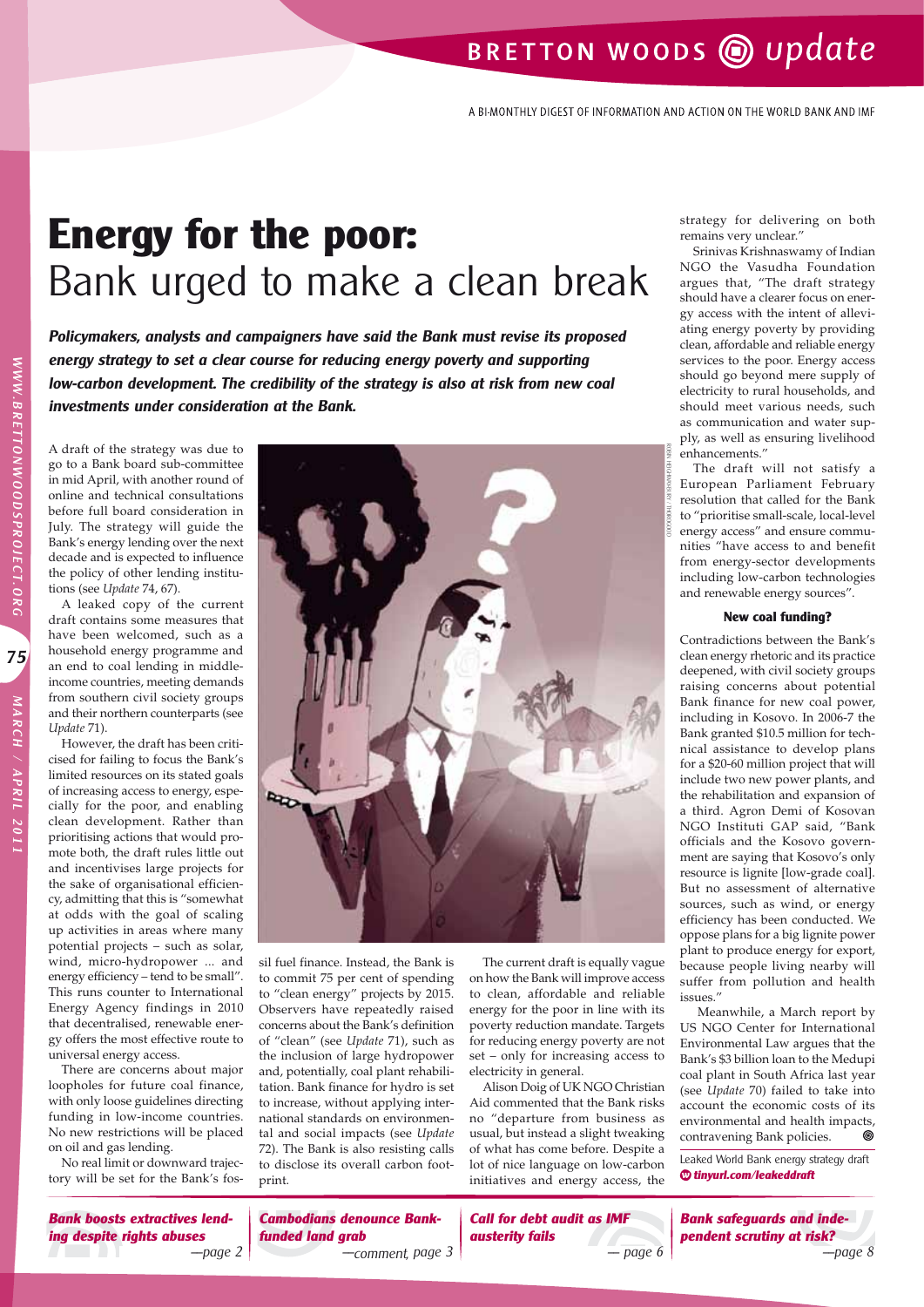## **World Bank increases extractives lending despite human rights abuses**

**Civil society groups have accused the Bank of failing to foresee or respond to human rights abuses in the Bank-sponsored Baku-Tbilisi-Ceyhan (BTC) oil pipeline in the Caucasus and Turkey, just as the Bank announces a boost in investments in extractive industries.**

The International Finance Corporation (IFC), the Bank's private-sector arm, loaned \$250 million for the BTC pipeline in 2003. In March, the UK National Contact Point - a government office that promotes compliance with OECD guidelines for multinational enterprises – ruled that the BTC consortium, led by oil multinational BP, had failed to investigate and respond to complaints of intimidation by state security forces guarding the pipeline in Turkey. This violates OECD guidelines, and thus, according to civil society groups, the consortium's contract with financiers including the IFC.

The complaint, submitted by a group of local and European NGOs including the Corner House and Kurdish Human Rights Project, argued that the intimidation deterred local people, particularly Kurdish minorities, from participating in consultations about the pipeline and compensation negotiations for loss of land and livelihoods.

A March letter from eight NGOs, including Urgewald and CEE Bankwatch, said the UK ruling demonstrated the need for a public review of the IFC's due diligence and monitoring of the project. They also urged the IFC to "introduce procedures that require a contextual assessment of human rights and compliance with host country and international human rights standards for all projects it supports", and to establish a robust grievance mechanism.

Rachel Bernu of NGO Kurdish Human Rights Project said: "We hope that this decision will encourage the IFC to develop a regime that realistically integrates human rights protections in regions where respect for human rights is not the norm. In so doing, the poor people of the world, like those in Turkey, may actually begin to benefit from large scale investment rather than be subject to intimidation, loss of land and livelihood and in some cases ill-treatment and torture."

#### **Extractives expansion trumpeted**

The BTC ruling came as the Bank abandoned its reports on the implementation of its response to its 2004 Extractive Industries Review (EIR, see *Update* 49) in favour of an annual overview of its activities in the sector. The January report showed an increase of lending to over \$1 billion in financial year 2010, with the IFC accounting for three-quarters of the total finance. It claimed that "all IFC projects" in Latin America have shown positive results, despite the suspension of operations on human rights grounds last year at the Marlin mine in Guatemala, whose Canadian operator Goldcorp received a \$45 million loan from the IFC in 2004 (see *Update* 72).

At a March conference in South Africa, the IFC announced plans to invest \$300 million in African mining companies, including "large projects with the potential to transform regional economies". Dr. Aaron Tesfaye, of William Paterson University in the US, responded that "In the division of labour in the international economy, Africa has been relegated to a plantation economy ... I think the World Bank's investment is a precursor of larger investments on projects, as big and emerging powers engage in the new scramble for Africa." Voicing concern over rights violations and environmental sustainability in future IFC investment in mining on the continent, Jamie Kneen, of NGO MiningWatch Canada, said: "This is bad news for Africans, at least those who aren't members of the business and political elite."

Andy Whitmore, managing editor of the Mining and Communities website, noted that: "It is over a decade since the Bank announced the independent review of its investments in extractive industries, yet it has still failed to deliver on the letter and the spirit of the conclusions of that report" (see *Update* 72, 46).

A Bank technical assistance programme to Papua New Guinea, approved in 2008, demonstrates this point. The project has contracted an external consultant to develop a set of conditions under which the government can allow the marine dumping of mine waste, despite the fact that the EIR warned that this practice posed significant risk to marine biodiversity, sustainable livelihoods and human health. In a recent article for website sciencealert.com, a group of academics concluded that "however lofty the stated goals of the World Bank, their effect will be to simply facilitate a practice that ... should be consigned<br>to the dust bin of history" to the dustbin of history."

BP violating human rights **◊ tinyurl.com/bphumanrights**

## **World Bank ignoring forest communities?**

The World Bank has come under fire for its Inspection Panel's decision not to investigate its forestry sector programme in Liberia, while new reports from civil society groups add to the backlog of criticism over the Bank's Forest Carbon Partnership Facility (FCPF).

In February, the Bank board approved an Inspection Panel recommendation not to investigate evidence that the Bank's technical assistance programme for the Liberian forestry sector is causing harm to forest-dependent communities. The Inspection Panel instead supported the Bank management's action plan to deal with the issues raised in the request. The request was submitted by Liberian NGO Sustainable Development Institute (SDI) and international NGO Global Witness on behalf of forest communities. It showed how projected benefits from logging operations for those communities had not materialised, and that the Bank's forestry management system favours destructive logging over community forests and conservation. "Rather than playing a positive role in the future of Liberia's forests, the World Bank is now central to their destruction," said Jonathan Gant at Global Witness. Jonathan Yiah of SDI added that "At the moment, the Liberian people can't be sure the Bank will take the steps necessary to fix the problems it has helped create."

New criticism of the Bank's FCPF, which funds developing countries' national plans for Reducing Emissions from Deforestation and Degradation (REDD), has emerged (see *Update* 72, 68, 65, 60). A recent report by European NGOs FERN and the Forest Peoples Programme (FPP) states that "what we see emerging is a game of 'smoke and mirrors', with the World Bank and recipient governments seemingly colluding with each other to mask the defects in FCPF operations." The report concludes that "with key causes of forest loss not being addressed, failing consultation processes, a focus on measuring carbon at the cost of improving governance and a 'race to the bottom' in terms of safeguards it is difficult to see

how the national plans emerging from the FCPF … will contribute to reducing forest loss and respect for human rights."

Two other reports critically assessing FCPF REDD planning initiatives in Cameroon were released in February. The first, published by FPP, argues that the FCPF planning activities "lack effective actions to ensure the participation of indigenous peoples and local communities, miss solid data on the drivers of deforestation and gloss over critical land tenure, carbon rights and benefit sharing issues".

The second report, published by international research organisation the Centre for International Forestry Research, focuses on inadequacies in national governance and institutional capacity, and argues that the process has been driven by elites and external actors with little focus on affected communities, wider stakeholders in the forestry sector, land rights and meaningful participation.

In March, the Peruvian indigenous peoples' organisation Inter-

Ethnic Association for the Development of the Peruvian Amazon (AIDESEP), released a critique of the government's REDD readiness proposal (RPP) submitted to the FCPF. The report analyses in depth how the RPP fails to meaningfully address land rights, indigenous territory, and land titling needs. It calls for a right for indigenous peoples to develop "Indigenous REDD" initiatives, "redefined in relation to our cosmovision and collective rights, as part of a right to decide and control the strategies of so-called 'development' in our territories and environments."  $^{\circ}$ 

Smoke and Mirrors, FFP **◊ tinyurl.com/fppfcpf**

The context of REDD+ in Cameroon **◊ tinyurl.com/ciforredd**

AIDESEP critique of Peru's RPP **◊ tinyurl.com/aidesep**

Liberia Inspection Panel case **◊ tinyurl.com/gwliberia**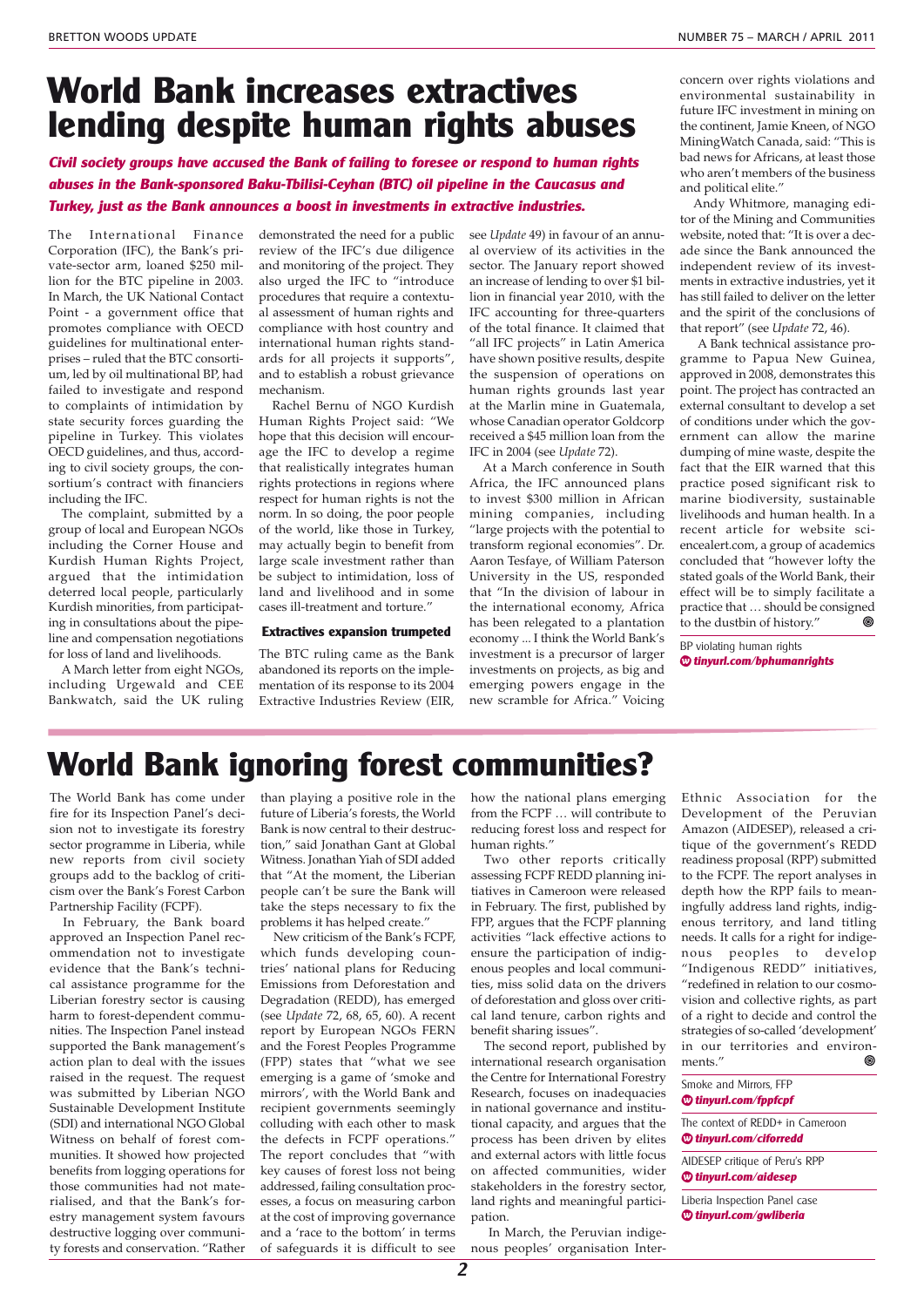We are the residents of<br>Boeung Kak in Sras<br>Phnom Poph Cambodia, who Boeung Kak in Sras Choc commune, Phnom Penh, Cambodia who submitted a complaint to the World Bank Inspection Panel in September 2009. Our land rights, including our right to register our land, were unfairly denied by the World Bank-financed land-titling

## **Cambodians denounce Bank-funded land grab**

*COMMENT*

*Excerpt of a February letter to the World Bank President from the League of Boeung Kak Women Struggling for Housing Rights*

project. Instead our land has been leased to a private company and we are being forcibly evicted from our homes. We know that we have the right to be protected from forced eviction under the World Bank policy on involuntary resettlement. However, this policy is not being respected. … In Cambodia today, land-grabbing by powerful people is increasing all the time. … We are losing our land, our homes and our livelihoods. Our children are forced to drop out of school. We have no food security and our mental health is deteriorating. We cannot find justice at the courts, which only work for the rich and the powerful. When we try to protest, we are threatened, arrested, beaten and abused.

Every year, [Cambodia] receives more than one billion dollars in aid and loans from international banks and donors. But much of this aid is not reaching the poor. … We believe that the donors are a part of our problem when they fail to monitor their aid to ensure that it does not cause harm.

In Boeung Kak, … [f]or the past four years we have been living under the threat of forced eviction. In the last two years more than 2,000 families in our neighborhood have already been evicted. We have been intimidated by company security forces and local authorities, and we are concerned about our personal security. They

threaten that our homes will be burned if we do not move. Our homes have been flooded by the company with sewage water and some have even been buried in sand. Even though we are the rightful owners of our homes and land, we have only been offered a small fraction of the market price. This is not enough for us to buy another house in the city. …

We have proposed a solution to this dispute. We are willing to share our land with the developer if the government will build us new housing onsite. We have asked the municipality of Phnom Penh to reserve 12 per cent of the leased area for this purpose. We have also asked the World Bank to support the government to make this plan possible …

We call for accountability, not just for our Boeung Kak community, but for all the people suffering from land-grabbing and forced evictions throughout Cambodia. Justice for Boeung Kak is justice for all Cambodians!

## **analysis Guest**

## **Cambodia and the limits of World Bank accountability**

By David Pred and Natalie Bugalski

### **A March Inspection Panel investigation report found that the Bank breached its operational policies by failing to properly design and supervise the Cambodia Land Management and Administration Project (LMAP), contributing to "grave harm" to affected families.**

The World Bank's Inspection Panel found that the Bank's failures contributed to the forced eviction of some 20,000 people living around Phnom Penh's Boeung Kak Lake. Residents were wrongly denied the right to register their land ownership under the \$28.8 million Bank-financed land titling project shortly before the government leased the area to a private developer and began a campaign of intimidation to force more than 4,000 affected families to sell their property for a fraction of its market value.

The project was established with the stated aim of developing the land market and improving security of tenure for the poor by systematically registering land and issuing titles across the country. However, the Panel found that many poor and vulnerable households have been arbitrarily excluded from the titling process, denying them an opportunity to claim and formalise their land rights. The Panel attributed this failing to non-compliance with the Bank's operational policies and procedures on project appraisal and supervision.

Despite strong evidence to prove their legal rights to the land, Boeung Kak residents were excluded from the titling system when land registration was carried out in their neighbourhood in 2006. Shortly after, the Cambodian government granted an unlawful 99-year lease over the area to Shukaku Inc., a company chaired by a senator from the ruling Cambodian

People's Party and a close associate of the prime minister. Residents of the area covered by the lease – many of whom have lived lawfully in the area since soon after the fall of the Khmer Rouge regime in 1979 - were suddenly accused by the government of being illegal squatters on state-owned land.

The Inspection Panel also found that the Bank breached its operational policies by failing to supervise the government's implementation of a resettlement policy framework, which was included in the LMAP loan agreement. The framework established a process of adequate resettlement and compensation, in accordance with the Bank's policy on involuntary resettlement, for people found to be residing on state land. The framework was not applied by the government in the case of Boeung Kak or in other areas where households have been excluded from titling and subsequently forcibly evicted.

Following advocacy by civil society groups, the Bank acknowledged that the involuntary resettlement safeguards had been breached in Boeung Kak, and approached the Cambodian government to discuss measures to bring the project into compliance. The government disagreed that the safeguards had been violated and responded to the Bank's entreaties by abruptly ending its agreement on LMAP, citing the Bank's "complicated conditions". Since that time, the Cambodian government has rebuffed all attempts by the Bank to remedy the situation and forced evictions of Boeung Kak families have continued unabated.

The predicament in which the Bank finds itself highlights the limits of its ability to be accountable to those harmed by its projects – even if it wants to be. The institutional architecture of the Bank requires it to rely on the cooperation of borrowing governments in any effort to remedy harms resulting from safeguard policy violations. This structure becomes highly problematic when the government in question is notoriously unaccountable to its own people and is the perpetrator of the violations at hand.

More than 15 years since the establishment of the Inspection Panel, there continues to be no guarantee that claimants whose rights are vindicated by the Panel will receive any remedy whatsoever. If the Bank continues to lend to governments that consistently violate safeguard policy obligations and refuse to remedy harm, then it must be prepared to provide reparations unilaterally. In the absence of such a redress mechanism, the Bank will continue to suffer from an accountability deficit and demands for stripping the Bank's legal immunity will grow ever louder.

Inspection Panel investigation on Cambodia, LMAP **◊ tinyurl.com/ipcambodia**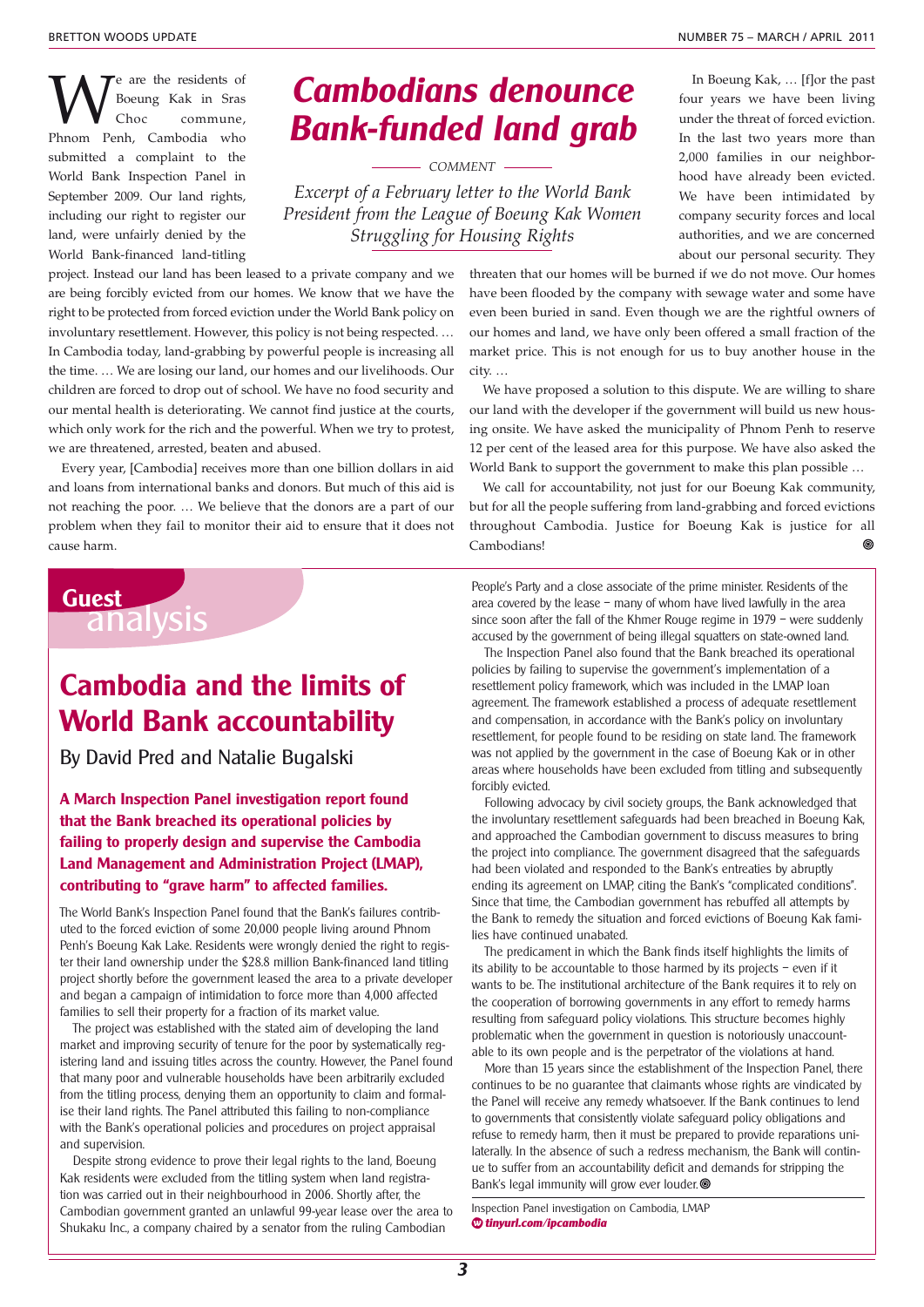# **Bank seeks expanded role in climate finance despite civil society protests**

**As civil society organisations line up to demand a minimal role for the World Bank in the new Green Climate Fund (GCF), the Bank is pushing its Climate Investment Funds (CIFs) as a model for the GCF, despite criticism and protest at CIF projects flaring up in recipient countries.**

There is intensive speculation that the Bank, which already holds the interim trusteeship of the GCF, is also angling to serve as the fund's secretariat (see *Update* 74). Some of the first confirmed members of the transitional committee responsible for designing the GCF are World Bank climate staff. As Liane Schalatek of the Heinrich Boell Foundation notes on the Climate Equity blog, this World Bank team "was previously involved in setting up and managing the Bank's own Climate Investment Funds and are certainly ready to suggest that the CIFs would be a good 'best practice' model for funding windows under the GCF."

In April, a group of over 50 NGOs and global civil society networks, including Institute for Policy Studies and Jubilee South, wrote a letter to the United Nations Framework Convention on Climate Change (UNFCCC) secretariat and members of the transitional committee warning against an expanded and influential role for the Bank in the GCF. The letter states that although the Cancún agreements allow for multilateral development banks to second staff to the transitional committee, "the World Bank was not given a mandate to lead any process in the design of technical aspects of the Fund." If this is the case then "the work of the transitional committee may be prejudged and the legitimacy of the committee may be undermined."

Green Climate Fund was created because existing climate funds, such as the World Bank's [CIFs], have been unable to meet the needs of communities in developing countries to address the climate crisis." It cites the long track record of the Bank in increasing indebtedness in low-income countries, funding fossil fuels and supporting projects with devastating social and environmental impacts". Because of this the Bank "is not suited to advise in the design of a Fund that must ensure fair and effective long-term financing based on the principles of environmental integrity, equity, sustainable development, and democracy."

A briefing paper due to be published in early April and endorsed by at least 30 civil society organisations, including ActionAid and Bolivian Climate Change Platform, contains a set of recommendations to the transitional committee of the GCF, including limiting the role of the Bank as trustee and ensuring financial transparency. With one eye on the Bank's recent controversial energy lending (see *Update* 74, 73, 70), the paper also recommends that the GCF "should adopt responsible investment practices to ensure that its assets are not invested in environmentally harmful or risky sectors, companies and activities particularly those that exacerbate climate change, such as fossil fuel investments."

On the CIFs, the paper recommends that in order to "streamline the multitude of funding mechanisms that currently exist and ensure that the GCF receives the majority of climate finance," it is vital that the CIFs activate their sunset clause once the GCF is operational. The clause requires the CIFs to close operations once a new financial architecture for climate change is effective under the UNFCCC.

#### **CIF programmes cause uproar**

The Pilot Programme for Climate Resilience (PPCR), one of the CIFs, has programmes in Bangladesh, Tajikistan and Nepal (see *Update* 73) that are approaching implementation this year, and are already provoking protests in recipient countries. In Bangladesh, 11 civil society organisations formed a human chain in Dhaka protesting against the fact that financing for the PPCR programme is heavily loan-based. The project consists of \$50 million in grants and \$60 million in loans from the PPCR, which are tied up with loans of \$300 million from the International Development Association (IDA), the Bank arm for low-income countries, and \$215 million in loans from the Asian Development Bank.

Prodip Kumar Roy of NGO Campaign for Rural Sustainable Livelihoods said that the loans are "imprudent and premature as the multilateral climate financing process of UNFCCC is going to take shape by 2012". He added: "It is the conspiracy of developed countries to avoid the multilateral process

of UNFCCC and also to continue exploitation by debt and domination through the World Bank". In Nepal, 11 civil society organisa-

tions released a statement demanding that the government only accept the grant component of its PPCR package. Echoing sentiments from Bangladesh, the statement says that "We oppose the World Bank on pledging of loans for adaptation and resilience to the nations that needs immediate financial support to adapt to the adverse effects of climate change… This is intended to devalue and defame the ongoing climate funding process under the UNFCCC mechanism."

A January report by international NGO Oxfam details serious flaws in the PPCR process in Tajikistan. It collates the perspectives of local stakeholders, and documents a range of criticism over how the PPCR strategy has been developed. These include concerns amongst local NGOs that consultation was limited to government agencies and a shortlist of civil society organisations, "meaning that the voices and perspectives of affected communities were not considered at the critical design stage". There was limited access to Bank and other MDB staff, to project information and to documents in local languages. The report also states that "It was felt by a range of commentators … that the PPCR analysis lacked sufficient gender analysis and that the chosen projects have not, so far, been designed to take account of the different needs of women and men in relation to climate change". ⋒

Oxfam PPCR Tajikistan report **◊ tinyurl.com/oxfamtaj**

Nepal PPCR Statement **◊ tinyurl.com/ppcrne pal** Bangladesh PPCR press release

**◊ tinyurl.com/ppcrbangla**

The letter also argues that "The

### **UK review backs World Bank but notes flaws**

In March, the UK government's review of multilateral aid (see Update 72) endorsed the Bank, despite identifying major institutional weaknesses. It's low-income country arm, International Development Association (IDA), was judged "very good value for money" for UK aid (see Update 74), but criticised for the "lack of client country voice", limited use of country systems, and high transaction costs for projects. Weak performance in fragile states and on integrating gender was also highlighted. The Bank's private sector arm, the International Finance Corporation (IFC), was criticised for the dominance of middle-income countries in its investments. A UK parliamentary inquiry also called for a more independent evaluation body and merit-based presidential selection.

### **World Bank launches new Africa strategy**

In March the World Bank launched its new Africa strategy, outlining three main areas in which it will focus its operations: competitiveness and employment, the vulnerability and resilience of citizens, and governance and public sector capacity. However, a major focus is on "leveraging partnerships", including how to "leverage the Bank's financing to crowd-in other sources of private investment." Dr. Kwame Osei, writing for the website Modern Ghana, observes that "This new approach from the World Bank will never enable Africa to develop at a point where inordinate poverty [and] disease ... will be eradicated. (see Update 62).

### **New report on Bank's role in Rogun dam**

In a March briefing, US NGO Bank Information Center (BIC) detailed risks surrounding the construction of the Rogun dam in Tajikistan, for which the Bank is funding environmental and social impact assessments (see Update 74). It warns that the project could harm water supplies in the region and lead to the involuntary resettlement of at least 30,000 people. BIC called on the Bank to ensure the project would directly address poverty and energy access, give full consideration to alternatives and engage with local stakeholders. Tamina Juraeva, of Tajik NGO Bureau of Human Rights and Rule of Law, said: "We see the Bank's role in our project in providing information support and involving members of civil society in all processes

## **Bank seeks business in Middle East unrest**

Staff at the Bank's political insurance arm, Multilateral Investment Guarantee Agency (MIGA), greeted unrest in the Middle East and North Africa as a business opportunity, amid criticisms that IFI policies had fuelled the crises (see Update 74). In a March blog, Hoda Atia Moustafa of MIGA said the events represented a "unique opportunity for MIGA" to promote its products in a region where it has no clients. Amy Ekdawi of US NGO the Bank Information Center said, "insurance for investors in the region is much needed. But the fact that the Bank looks at this crisis  $-$  that it might have helped create according to some analysts – as yet another opportunity to exploit, highlights its reneging culture and incentive structures"

related to resettlement."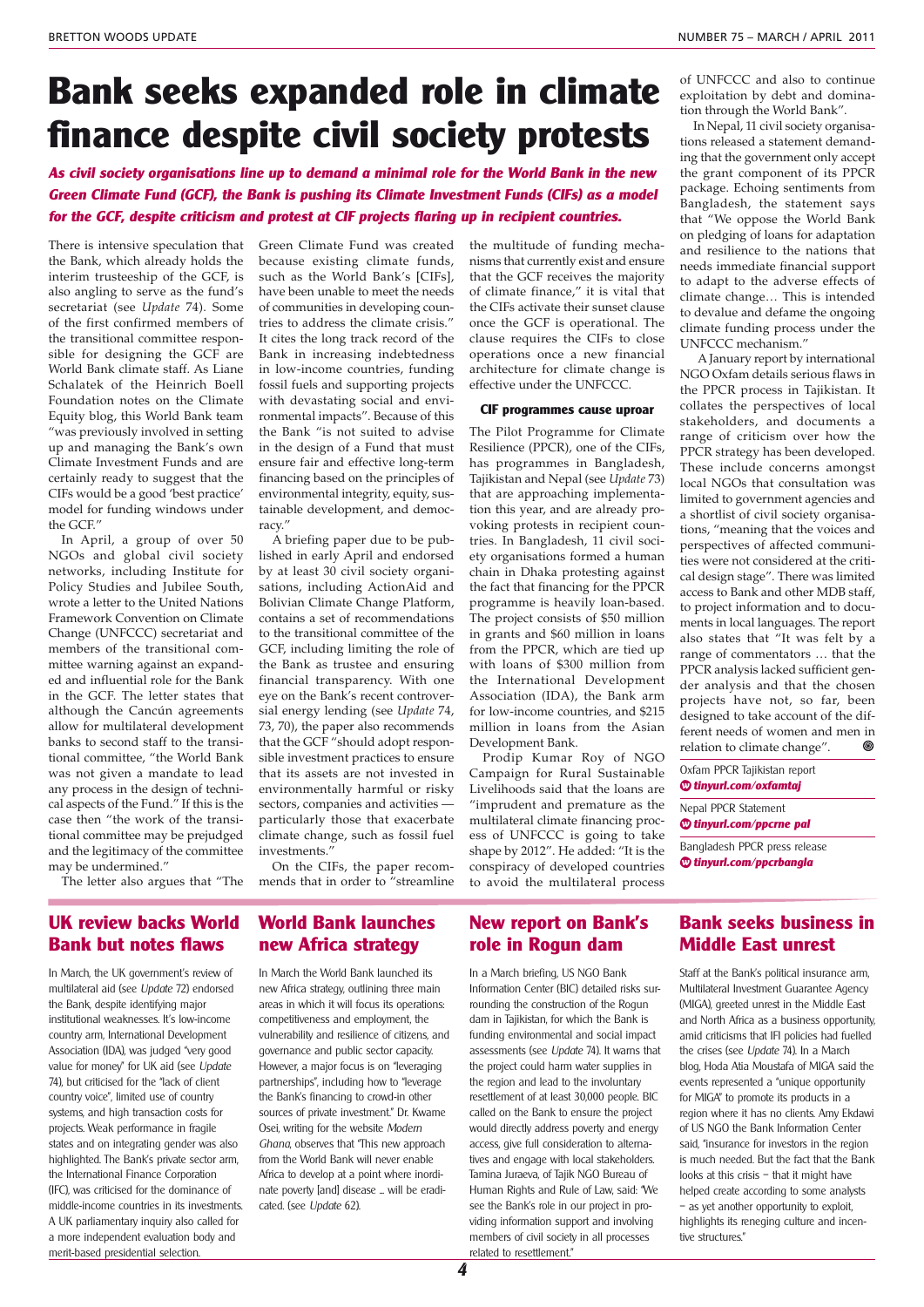#### **The World Bank's approach to gender mainstreaming** Inside the institutions

**The World Bank's current approach to gender mainstreaming promotes women's empowerment as "smart economics" that serves a dual equalitydevelopment purpose. This approach, which largely ignores non-economic sources of gender inequality, has been criticised for its narrow, marketdriven focus.**

Since the 1990s, the Bank has advocated a country-owned, Bank-supported approach to addressing gender inequality. The Bank's Operational Policy (OP) 4.20, introduced in 1994, and its 2001 Gender Mainstreaming Strategy were implemented with the stated intent of promoting gender as a crosscutting issue in all sectors (see Update 33). Country Gender Assessments (CGAs) were introduced as a tool for determining priority sectors for gender integration in client countries by OP 4.20, and became the "principal means" for country gender analysis under the 2001 strategy. They were designed to coordinate with the Bank's existing Country Assistance Strategies (CASs, see Update 70). Between fiscal years 2002 and 2008, gender assessments were undertaken for 46 out of 140 total country strategies.

 The Bank's four-year, \$63 million Gender Action Plan (GAP), Gender equality as smart economics, was produced in 2007 to "improve women's economic opportunity [through] access to jobs, land rights, financial services, agricultural inputs and infrastructure" (see Update 54). Bank commitments to gender integration in economic and sector work (ESW) were prioritised under the action plan. ESW is primarily in-country information and statistics gathering about existing infrastructure needs, governance practices and economic and social policy. About half of GAP's budget went to ESW; this sum amounts to less than 7 per cent of total Bank-wide spending on ESW between 2003 to 2006, the most recent four year period for which statistics are available for comparison. The GAP relied upon quantitative performance indicators to measure progress in gender mainstreaming.

which the Bank has devoted to gender equality (see Update 72). The report is expected to maintain the Bank's controversial market-oriented approach to gender mainstreaming. The post-GAP plan maintains the GAP's focus on promoting gender equality through women's economic empowerment, but was expanded to include investment in education and reproductive health as objectives. Like the GAP, the post-GAP plan's performance indicators are measurements of the quantity of gender-related analysis in country strategies and statistics. Universal metrics do not exist within the Bank to measure gender integration in policy and project lending. The post-GAP plan, like the GAP, has been criticised by NGOs for its lack of a human rights framework.

Weak implementation of gender policies has been identified by both the Independent Evaluation Group (IEG, the Bank's arms-length watchdog) and NGO observers as a significant impediment to gender mainstreaming (see Update 69). A 2009 IEG report stated that the accountability system outlined in the 2001 gender mainstreaming strategy had not been institutionalised, and that "there [were] few or no control systems at any level to ensure implementation of the gender policy". The 2011 to 2013 transition plan calls for clearer accountability for implementation, particularly at the highest levels (country directors and above). However, specific policies that incentivise and insist upon senior management commitment to gender mainstreaming have not been introduced. In 2008, the Bank classified 0.5 per cent of its staff as 'gender experts'. At the corporate level, the number of staff members formally dedicated to gender was 16 in 2009, compared to 267 staff members devoted to the environment in that year. ◉

Critique of the World Bank's Applying Gender Action Plan Lessons: A Three-Year Road Map for Gender Mainstreaming (2011-2013) , Gender Action

**◊ www.genderaction.org/publications/2010/critique\_road\_map.pdf**

An evaluation of World Bank support, 2002-08, gender and development, IEG **◊ siteresources.worldbank.org/GENDEREXT/Resources/Gender\_eval.pdf** 

In 2010, a 2011 to 2013 post-GAP transition plan was given a \$68 million budget. Included in this is \$2 million for the 2012 World Development Report,

## **Bank's privatisation approach to social services fails to deliver**

While the Bank is developing a new social protection and labour strategy, its approach to health (see *Update* 71, 65) and continuing push for privatisation of public services have come under fire again (see *Update* 66).

Ghana's national health insurance scheme, presented by the Bank as a model for developing countries is "unfair, inefficient and un-transparent", according to a report published in March by Ghanaian NGOs ISODEC, Alliances for Reproductive Health, and Essential Services Platform, with support from Oxfam International. It revealed that Ghana's National Health Insurance Scheme (NHIS) – which has received technical assistance from the Bank – could be benefitting only 18 per cent of the country's population, despite the fact that every Ghanaian citizen pays for it through value-added tax (VAT).

This figure is less than a third of the 62 per cent coverage rate estimated by the government and the Bank. According to Ghanaian activist Patrick Apoya, one of the report's authors, the official number was inflated by expired subscriptions. Apoya stressed that the report's main message is that achieving universal healthcare in Ghana is not possible through the NHIS: "the only way out is to strike away annual subscription fees and allow

people to enjoy the service for their entire lives once they join. [I]n technical terms, this ceases to be insurance. It actually becomes a publicly funded health system for all."

The report argues that "cost-savings, progressive taxation and good quality aid" would allow the government to increase health spending by 200 per cent by 2015. In a blog published by UK newspaper the *Guardian*, the Bank's country director for Ghana, Ishac Diwan, is quoted denying that the Bank was touting Ghana as an example for other developing countries, but stressed the importance of including private sector solutions in health systems.

#### **Push for private education**

Despite fierce criticism of its push for privatisation of public services in developing countries (see *Update* 71, 66, 62), the Bank has also insisted on promoting a greater private sector role in education in its new 10 year strategy for the sector. As the draft strategy was submitted to the board for final approval in March, the Bank's arms-length watchdog – the Independent Evaluation Group (IEG) – published a review of the institution's education lending portfolio from 2001 through 2010. It found that the performance of existing education sector projects in the satisfactory range had dropped from 82 to 69 per cent over the past decade, while only about a third of recently closed projects with "learning outcome objectives" substantially achieved them.

The IEG review notes that the Bank's new education strategy focus on 'learning for all' "does not ensure that the poor will be targeted or will be the first to benefit". The Bank's management response to the IEG review argued that portfolio performance has recently improved and that "the new education strategy's strategic priorities have been designed to help improve learning outcomes."

#### **New social and labour strategy**

External consultations are underway on the Bank's concept note for a new 10 year social protection and labour strategy (see *Update* 74), which focuses on low-income and fragile states, building social protection systems, promoting opportunities and livelihoods, and strengthening knowledge.

At a London meeting in March, civil society groups raised a number of issues, including insufficient attention to gender, the absence of the argument for social protection

as a human right and the failure to acknowledge other work already done on the topic, especially by the International Labour Organisation. In a response to the concept note, the International Trade Union Confederation said that the new strategy "should not give preference to private sector participation in … social protection programmes" and should have as a priority the "extension of coverage, by formalising informal-economy workers and other measures". ◉

Achieving a shared goal: Free universal health care in Ghana

#### **◊ tinyurl.com/ghanahealth**

World Bank support to education since 2001, Independent Evaluation Group **◊ tinyurl.com/IEGeducation**

ITUC/Global Union's response to Bank's social protection and labour strategy concept note

#### **◊ ituc-csi.org/ituc-global-unionsresponse-to.html**

World Bank wrong to praise Ghana's healthcare scheme, says Oxfam **◊ www.guardian.co.uk/society/ sarah-boseley-global-health/2011/**

**mar/10/ghana-worldbank**

**For a free subscription to this publication see: brettonwoodsproject.org/subs**

**5**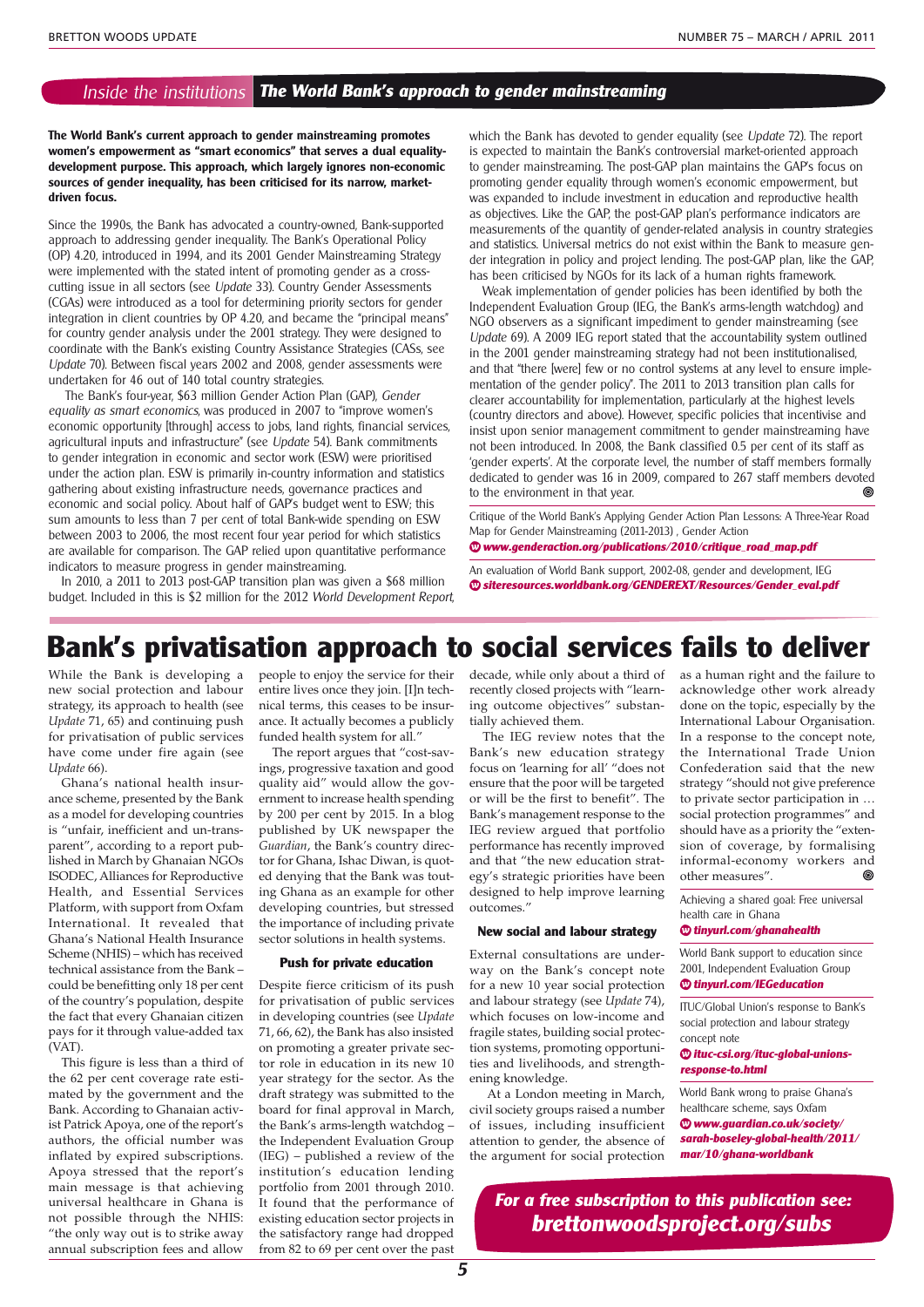## Call for debt audit as IMF austerity fails **Protests were mainly directed**

**As IMF austerity policies fail to solve Greece's debt crisis, activists call for an audit commission. Despite ongoing public protests and increasing challenges from academia, old economic principles continue to guide Fund practices.**

In mid March, the IMF completed the third review of Greece's Standby Arrangement. New conditions include another tranche of government guarantees worth €30 billion (\$42 billion) to bail-out troubled banks. The bank guarantee will add another 10 per cent to the total government debt stock. Andy Storey of University College Dublin said, "This is the type of 'blank cheque' state guarantee of private debt that has bankrupted Ireland."

Disputes had previously erupted between the Greek government and EU and IMF reviewers over the country's privatisation reforms, heavily pushed for by EU and IMF creditors (see *Update* 74). Greece has now committed to raise €15 billion through privatisation by the end of the EU-IMF programme in 2013 – more than doubling last year's pledges. Journalist Nick Malkoutzis, on his blog *Inside Greece,* commented in late February that "privatisation may be a way of Greece taking ownership of its own debt problem. ... However, this should not disguise the fact that privatisation comes with many deep pitfalls."

#### **Is debt sustainable?**

Concerns regarding Greece's ability to repay its loan have led the IMF to move Greece from the short-term Stand-by Arrangement to the medium-term Extended-Fund Facility. In mid March, eurozone governments agreed to extend Greece's loan repayment period from three to seven and a half years and – conditioned on the privatisation scale up – offered an interest rate cut from 5.8 to 4.8 per cent.

A February briefing by Brusselsbased think tank Bruegel criticises EU/IMF loan policies for having "failed to recognise the possibility of insolvency" and recommends that "further lending without a large enough debt restructuring is not viable." Bruegel economists estimate that in order to return to a debt-to-GDP ratio of 60 per cent by 2034, Greece would need a 30 per cent cut in public debt.

Warning of the social costs of excessive austerity due to high debt burdens, activist scholars in Greece including Costas Lapavitsas, Giorgos Mitralias and Leonidas Vatikiotis, supported by an international civil society coalition, called for an audit commission to examine Greece's public debt in February. Their petition states that "current EU and IMF policy to deal with public debt has entailed major social costs for Greece. Consequently, the Greek people have a democratic right to demand full information on public and publicly-guaranteed debt." Based on the commission's findings, recommendations can be made on how to deal with debt, "including debt that is shown to be illegal, illegitimate or odious." The audit commission for Greece could be a model for other eurozone countries.

#### **IMF faces public anger**

In late March, a bailout for Portugal was increasingly being called inevitable, as its parliament failed to agree a new EU-demanded austerity plan, prompting the government to fall, with national elections to take place in June. As a result, the interest Portugal would be expected to pay on any new bonds has skyrocketed. Nick Dearden of UK NGO Jubilee Debt Campaign (JDC) said, "An EU and IMF bailout would be for private banks, not the Portuguese people." JDC finds that of the €216 billion gross public and private external debt, just €43 billion is owed by the Portuguese government. In late March, *New York Times* journalist Landon Thomas called the combination of bailouts and increased austerity in countries such as Portugal both "unworkable and unfair. … A cheaper way to attack the problem would be to go to the root of the issue and restructure the country's debt."

In Ukraine, in late February the Federation of Trade Unions urged the government to stop cooperation with the IMF (see *Update* 72, 71, 68). Worrying about IMF conditionality impacting wages, pensions and consumer prices, chairman Vasyl Khara said, "We have expressed a resolute protest … because the demands … on holding a preliminary dialogue with social partners ahead of determining terms of credit have been neglected again." In late March, more than 6,000 teachers took to the streets in Kiev to demostrate against drastic cuts in education funding that the Ukraine government is planning to meet IMF austerity targets.

Also in March, over 7,000 people marched to the offices of Swaziland's prime minister demanding the entire cabinet resign, because of the fiscal adjustment roadmap presented to the IMF and World Bank to qualify for budget support.

against wage cuts for public workers.

#### **Ears kept shut**

In early March, the IMF hosted a conference on macro and growth policies after the crisis to tackle "some profound questions about the pre-crisis consensus on macroeconomic policies". The Washington event was organised by the director of the Fund's research department Olivier Blanchard, along with David Romer of University of California, Michael Spence of Stanford University, and Joseph Stiglitz of Columbia University – all economists associated with criticisms of mainstream economics.

One debate challenged former Fund consensus by arguing for the stabilising effects of counter-cyclical fiscal policy. Dani Rodrik of Harvard University and Andrew Sheng of the China Banking Regulatory Commission advocated the greater use of industrial policies in developing countries (see page 8). Sheng criticised "politically blind" analysis that ignores distributional consequences of growth policies.

Dean Baker of US-based Center for Economic and Policy Research called the conference a "glasnost" for IMF thinking, but was sceptical whether Fund "policies have undergone a similar adjustment." Baker finds that the IMF continues to promote "internal devaluation" – "forc[ing] workers to take pay cuts under the pressure of high rates of unemployment" – to confront economic crises, policies that have "led to an enormous economic and<br>human disaster" human disaster".

Call for debt audit in Greece

#### **◊ www.elegr.gr**

Guess which policy your central bank will pursue, Dean Baker

**◊ tinyurl.com/imfbaker**

### **IMF fails to include social impact in review**

In mid March, the IMF released a concept note outlining the scope of its internal conditionality review (see Update 74), to be published before the Fund's annual meetings in September. The note states that the IMF will look at "how programmes have taken account of the social impact of planned policy measures", but does not mention an analysis of the actual impacts that Fund-required policy reforms have on borrowing countries. Nuria Molina of Brussel-based NGO Eurodad criticised the note for revealing the review's "limited scope", and said "it confirms civil society groups' fears that the IMF would not actually take measuring the impacts of conditionality seriously".

### **Uganda: aid witheld after IMF PSI decision**

As the IMF refused to sign off on Uganda's first review of the Policy Support Instrument (PSI, see Update 71) in mid February, fears mounted over declining donor support. An IMF spokesman said Uganda's macroeconomic policies were "inconsistent" with objectives under the PSI, agreed in May last year. The Dutch government is currently withholding about €3.2 million (\$4.5 million) in budget support to Uganda in reaction to the IMF's decision. Soren Ambrose of NGO Action Aid International said, "With controversies persisting around IMF programmes, donors should be careful to not give the Fund more power by linking their aid disbursements to its programmes."

### **Singaporean becomes first Asian to lead IMFC**

In late March, Singaporean finance minister Tharman Shanmugaratnam was selected as chairman of the International Monetary and Financial Committee. The decision – made behind closed doors – means for the first time an Asian will lead the IMFs primary policy setting body. Former executive board member Domenico Lombardi said, "This is part of a broader strategy aimed at engaging Asia in the new round of reforms which will be centred on the international monetary system instead of on the IMF itself." Singapore has a small IMF quota, is classified as an advanced economy by the IMF and pursues a very open trade and investment policy.

**Nigerian economists bash IMF advice**

February's IMF article IV, consultations – the Fund's annual economic progress report – on Nigeria resulted in strong criticism from the Nigerian government, central bank, and economic analysts. The IMF had advised Nigeria to raise interest rates and devalue its currency, the naira. After implementing similar advice in the 1980s, the country experienced a severe economic crisis. Nigerian newspaper The Punch reports that the chairman of the national Labour Party, Dan Iwuayanwu, said "both the IMF and the World Bank had never been helpful in their advice on how to move the economy of any third world nation forward."

IMF can't dictate to Nigeria, Olusola Fabiyi **◊ tinyurl.com/imfnigeria**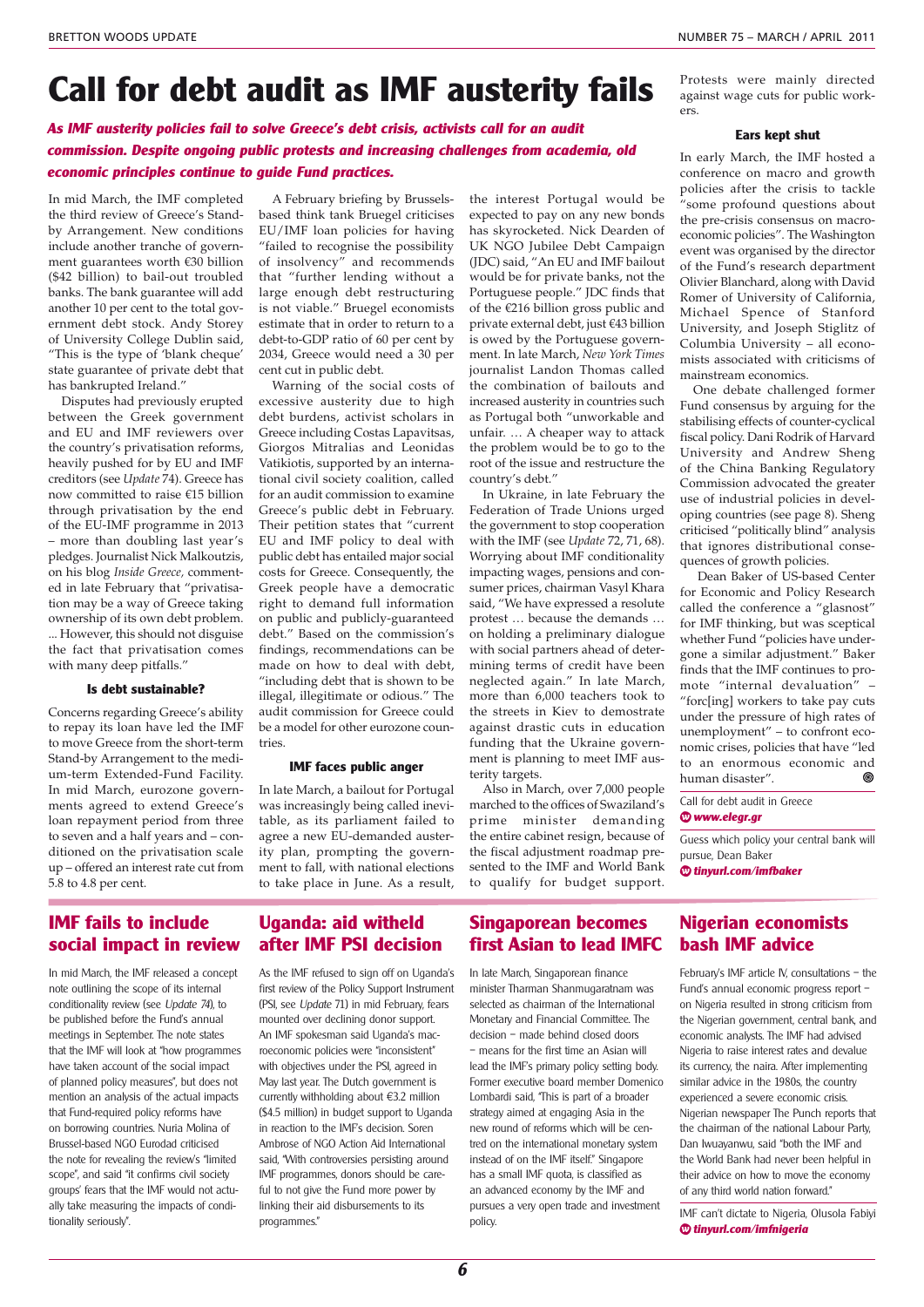#### **It comes down to money**

With much of the imbalances debate directed at the Chinese exchange rate, efforts towards international monetary reform (see *Update* 74, 72, 70) have yet to generate consensus at the IMF or outside.

In late March, at the behest of G20 chair France, China hosted a one-day 'seminar' on international monetary reform in Nanjing. While the Chinese foreign ministry called the meeting an unofficial academic discussion, French president Nicolas Sarkozy opened the event. Participants included IMF head Dominique Strauss-Kahn, former IMF heads Michel Camdessus and Rodrigo de Rato, as well as academics and almost all G20 finance ministers.

The French government launched a new global-currencies.org website for the G20, with the numerous background papers for the seminar as well as existing IMF and G20 papers. The G20 has commissioned the IMF to author a report for the next G20 finance ministers' meeting in mid April, just in advance of the IMF spring meetings. It is unlikely the report will contain much new analysis beyond the IMF board papers discussed in December (see *Update* 74).

World Bank president Robert Zoellick argued in the *Financial Times* in mid February that "over time the world economy will need to manage a system of multiple major currencies" based on "flexible exchange rates, without intervention". This market-oriented arrangement runs counter to the calls by UN agencies for a more stable and coordinated exchange rate system (see *Update* 70). Even Zhou, in his essay, called for "advanc[ing] the international monetary system towards diversification over the long run" rather than explicitly advocating a single reserve currency system.

"Without substantial reform of the monetary system there are no chances that non-recessionary mechanisms to reduce global imbalances and the growing currency volatility can be achieved," argued Aldo Caliari of US-based Center of Concern. "Unfortunately, without strong signs that countries are willing to engage in the constructive collective agreements that this calls for, a chaotic slippage into the emergence of a multi-currency system seems the more likely, default scenario."

Capital flows to developing countries in a historical perspective, South Centre

#### **◊ tinyurl.com/southcentrerp37**

Regaining control?, Kevin Gallagher **◊ tinyurl.com/gallagherassessment**

Statement to the ECOSOC-BWI meetings, Third World Network **◊ tinyurl.com/capflowstwn**

# **The long road to nowhere?** Disputes on the global financial architecture

**While official ambitions are to refashion the global financial architecture, the IMF has yet to publish new thinking on capital flows, the G20 discussion on global imbalances is mired in dispute, and the debate on a new monetary system may go in the wrong direction.**

The past year has re-opened thinking about the role of capital flows in economic development (see *Update* 74, 73, 72). In order to address the potential side effects of surges in financial flows, the IMF and the Bank of Indonesia co-organised a low-key conference in Bali in early March. It "provided an opportunity for discussion of recent developments in capital flows and practices for effectively managing such inflows." No one from the IMF management attended the conference, with head of the IMF's Asia Department Anoop Singh sitting on only one afternoon panel.

The IMF staff's analytical work on capital account management (see *Update* 74) including "draft guidelines" for using capital controls was discussed by the IMF board held in March.

The board paper, written by the IMF policy department, re-asserted the IMF's recent position that capital controls should only be used in limited circumstances. It specifies that only countries with sufficient reserves, exchange rates that are not undervalued and an economy that is overheating should try to use capital controls.

A mid March research paper on *Capital flows to developing countries in a historical perspective*, published by intergovernmental think tank the South Centre, asks whether "the current boom will end in a bust?" The paper argues that the IMF approach to capital controls may not protect against the risks from volatility in flows to developing countries: "Controls over both inflows and outflows should be part of the arsenal of public policy, used as and when necessary and in areas and doses needed, rather than introduced as *ad hoc*, temporary measures." The paper concludes,

"experience shows that when policies falter in managing capital flows, there is no limit to the damage that international finance can inflict on an economy."

That perspective seemed to be shared by Brazil. According to the Wall Street Journal, in an end March meeting in China, Brazil "voiced wariness of rigid rules for using capital controls, wanting to maintain a freer hand."

A working paper published by Boston University's Kevin Gallagher contains a "preliminary analysis" of interest rates and exchange rates which "suggests that Brazil and Taiwan have been relatively successful in deploying controls, though South Korea's success has been more modest." Gallagher recommends global coordination on "policing capital controls", "coordinated imposition of capital controls", and "strip[ping] away the patchwork of legal barriers to capital controls that are found in trade and investment treaties".

Many civil society organisations remain sceptical of the IMF board endorsing such a view. In an early March statement to the UN, Malaysia-based NGO Third World Network warned about the approach advocated by France in the G20 process (see *Update* 74): "The possibility of the IMF having jurisdiction over capital account regulations can be dangerous. Efforts to harmonise the complex array of policies included in capital controls is not appropriate in a world where countries are in very diverse stages of development and need national policy space."

Filomeno St Ana III of Philippine NGO Action for Economic Reform agreed that "even as international rules are necessary to address supranational development, ... interna-

## **Global imbalances remain**

tional rules have to be thin."

The capital flows debate is intricately linked with the problem of global imbalances – large and persistent trade and financial surpluses and deficits of some countries. The IMF has been trying, unsuccessfully, to resolve them for years (see *Update* 54, 53, 51). Just before the mid February meeting of G20 finance ministers, the Banque de France published a *Financial Stability Review* with essays on global imbalances by all G20 central bank governors.

Zhou Xiaochuan of the People's Bank of China argued global imbalances are driven by different national desires for savings and by the lessons learned from the Asian financial crisis when international organisations "failed to perform their regulatory responsibilities over abnormal capital flows. … Instead, excessive and stringent conditionalities were imposed." Axel Weber of the German Bundesbank countered with "current account surpluses were also caused by the fact that some countries pursued exchange rate policies to artificially support their export sectors."

While the G20 countries agree that global imbalances must be dealt with, so far they have only managed to select the indicators to judge whether there is an imbalance. In future meetings they will formulate guidelines for assessing the indicators. Whatever the G20 agrees will likely come back to the IMF for surveillance. That makes this year's IMF triennial surveillance review, planned to be completed by September, a potentially important process especially as the IMF is still not trusted by many developing countries.

#### Gold sales: funding debt relief or IMF bureaucracy?

Preliminary IMF board discussions on the use of excess money generated through sales of part of the IMF's gold reserves are awaited before the Fund's spring meetings in mid April. Gold sales were completed in late December 2010, at a time of historically high gold prices, providing the Fund windfall profits of at least \$2.8 billion more than projected in 2008, when the decision for gold sales was taken (see Update 60).

Fund staff indicated that discussion on the use of excess profits will be likely to centre on directing them to the Fund's new income model (see Update 61) or keeping them as

reserves, ignoring demands by civil society groups. In early April, more than 50 international and national civil society organisations called on the IMF board to direct "all excess windfall profits from gold sales to fund debt cancellation and/or non-debt creating assistance for poor countries." The statement urges the board "to expand the criteria for the Fund's new Post-Catastrophe Debt Relief Trust Fund to provide debt relief without harmful conditions to countries in crisis, and use the gold sales proceeds to fund it"

NGO position statement

**◊ tinyurl.com/goldsalesimf**